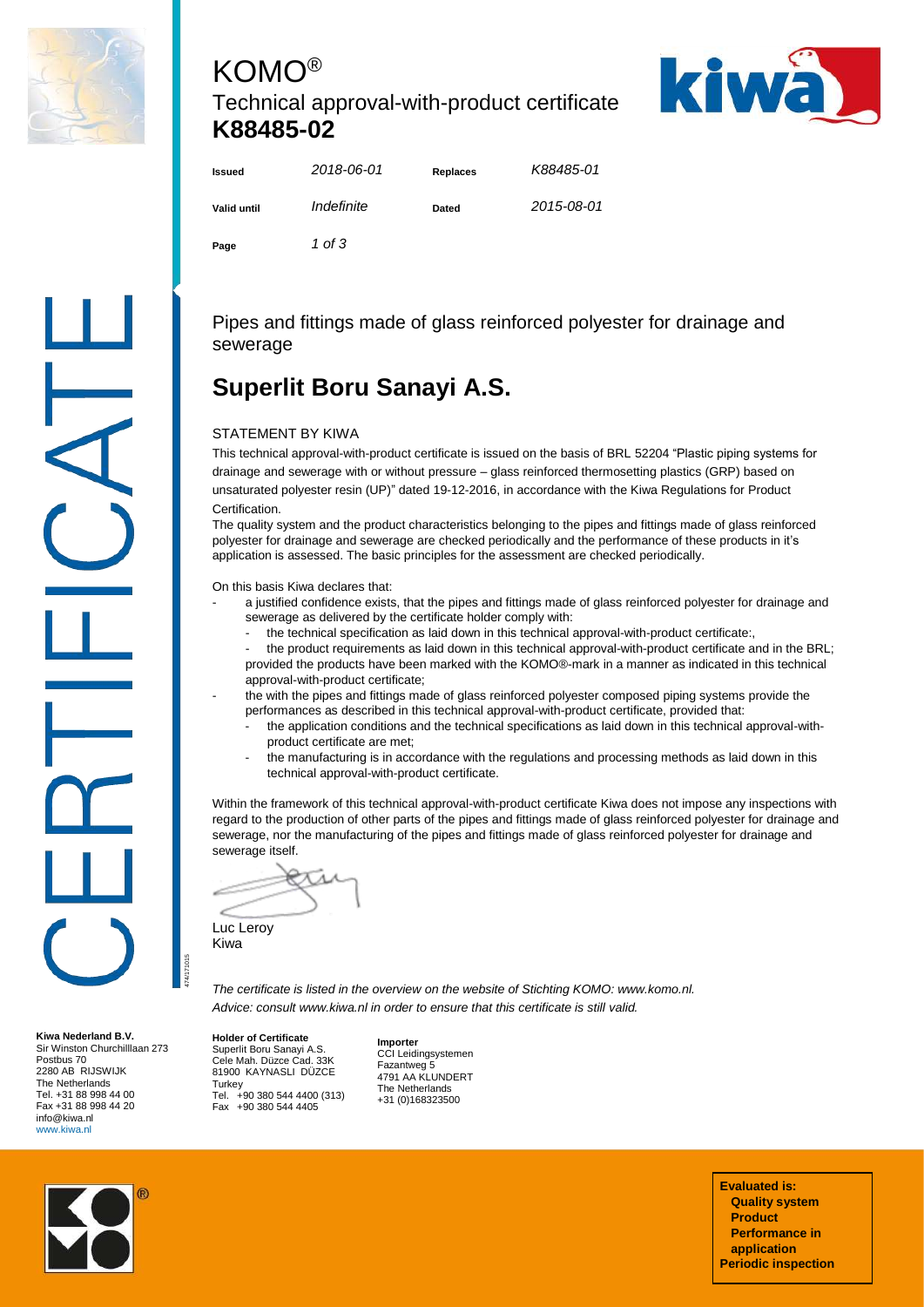### KOMO<sup>®</sup> Technical approval-with-product certificate K88485-02

page 2 of 3

Pipes and fittings made of glass reinforced polyester for drainage and sewerage with or without pressure

#### **TECHNICAL SPECIFICATION**

#### **General**

To this certificate belong pipes, couplings and joints in conformity with evaluation guideline BRL 52204 "Plastics piping systems for drainage and sewerage with or without pressure – glass reinforced thermosetting plastics (GRP) based on unsaturated polyester resin (UP) dated 2016-12-19".

#### **Pipes and couplings**

Pipes and couplings are designed for uni-axial use (without hydrostatic end thrust). Only SUPERLIT GRP Couplings, consisting of a GRP sleeve with a permanently fitted, full width EPDM gasket seal belong to this certificate.

#### **Pressure class (PN)**

1, 2.5, 4, 6, 10.

#### **Nominal diameter range (DN)**

DN 150 up to and including DN 2400, according to manufacturer's list.

#### **Stiffness class (SN)**

5000, 10000.

#### **MARKING**

#### **Pipes**

Marking details shall be printed or formed directly on the pipes in such a way that the marking does not initiate cracks or other types of failure. If printing is used, the colouring of the printed information shall differ from the basic colouring of the product and such that the markings shall be readable without magnification.

The following marking details shall be on the outside of each pipe, and in the case of pipes of DN 600 or greater shall be either on the inside or on the outside surface:

- Number of this evaluation guideline, i.e. BRL 52204.
- Nominal size DN and diameter series, i.e. A, B1, B2, etc..
- Stiffness rating in accordance with clause 4.4 of the evaluation guideline.
- Pressure rating in accordance with clause 4.4 of the evaluation guideline.
- Manufacturer's name or identification.
- Date or code of manufacture.
- Letter "H" to indicate suitability for use above ground, if applicable.
- Certificate number.
- Quality mark: letters KOMO or KOMO® logo.

#### **Couplings**

Marking details shall be printed or formed directly on the couplings in such a way that the marking does not initiate cracks or other types of failure. If printing is used, the colouring of the printed information shall differ from the basic colouring of the product and such that the markings shall be readable without magnification.

The following marking details shall be on the outside of each coupling, and in the case of couplings of DN 600 or greater shall be either on the inside or on the outside surface:

- Number of this evaluation guideline, i.e. BRL 52204.
- Nominal size DN and diameter series, i.e. A, B1, B2, etc..
- Pressure rating in accordance with clause 4.4 of this evaluation guideline.
- Manufacturer's name or identification.
- Date or code of manufacture.
- Letter "H" to indicate suitability for use above ground, if applicable.
- Certificate number.
- Quality mark: letters KOMO or KOMO® logo.